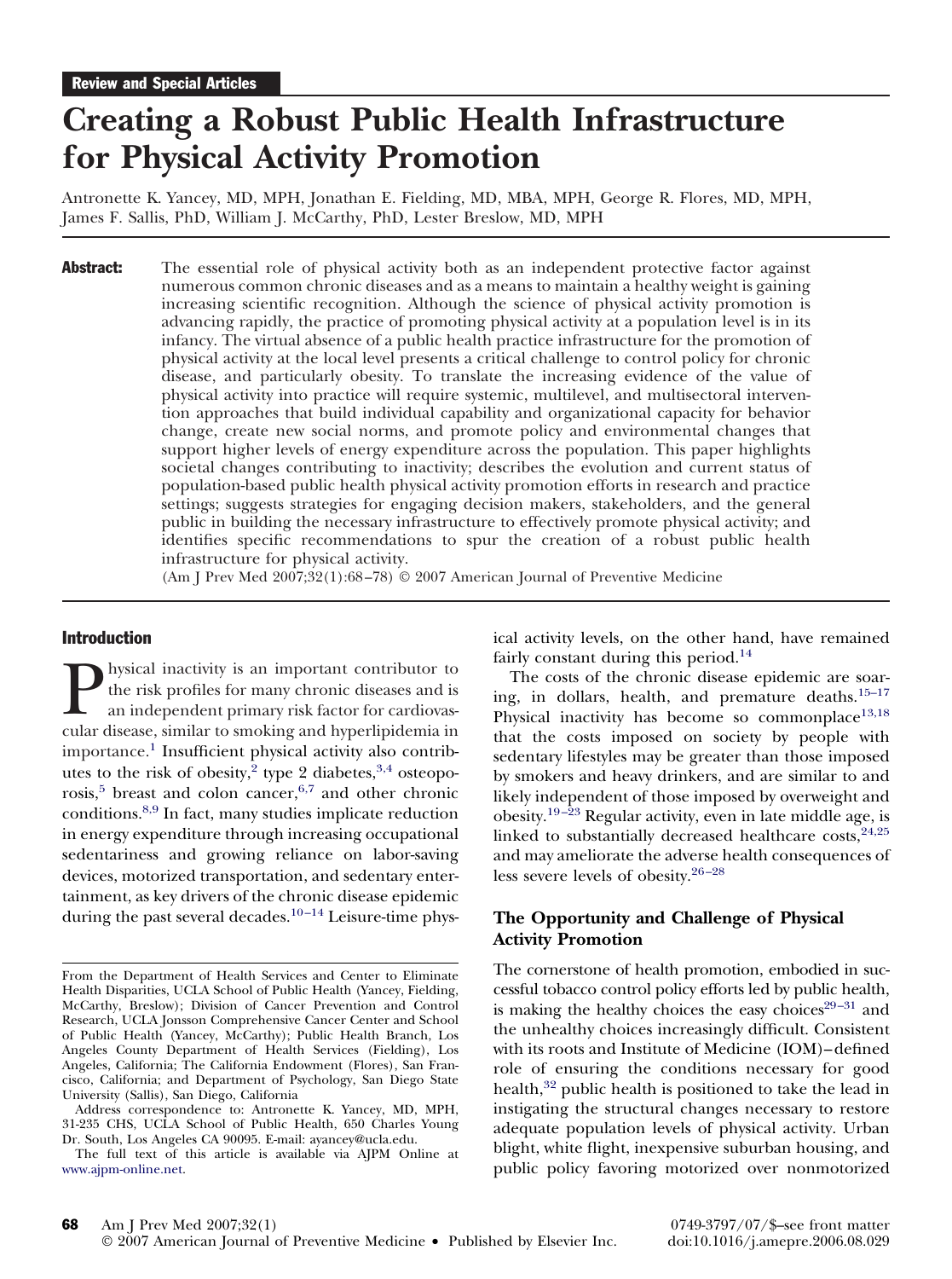transport and private transportation over mass transit, have created hazardous and unappealing residential areas.[33](#page-7-0) Walking to school and playing outdoors are no longer the childhood norm.<sup>[34](#page-7-0)</sup> Several conditions have, in fact, been met that generally precipitate government intervention to change personal behavior: evidence of a commercial "market failure," such as lack of rationality (exploitative advertising to children), and externalities, described as production or consumption/utilization of sedentary entertainment and transportation imposes external costs on society, whereas internal costs borne by the producers/consumers are proportionately less than the benefits they gain<sup>35</sup>; and inequities in distribution of public goods and services, such as fewer recreational facilities and poorer sidewalk and park maintenance in medically underserved communities.<sup>36-39</sup> Ethnic disparities in sedentariness and chronic disease linked to these adverse environmental conditions provide another compelling impetus for public health leadership in this arena. $40,41$ 

The preventive and therapeutic benefits of physical activity are well established. Physical fitness is an independent protective factor against all-cause and cardiovascular disease mortality,  $42,43$  and the metabolic syndrome.  $44,45$ Recent evidence suggests that physical activity may also protect mental $46$  and physical agility, $47,48$  improve sleep quality,  $49,50$  elevate mood,  $48,51$  improve affect and energy,<sup>52,53</sup> enhance sexual enjoyment,<sup>54</sup> serve as a relative appetite suppressant,<sup>55</sup> and decrease preference for highly sweetened beverages.<sup>56,57</sup> Physical activity is important in weight loss, especially for long-term maintenance,  $58,59$  and in the prevention of weight gain.  $60 - 65$ In addition, physical activity contributes substantively to cardiac and musculoskeletal injury rehabilitation $66,67$ and to long-term breast cancer and depression treatment.<sup>68-70</sup>

Thus, increasing physical activity is essential to advancing the public's health. There is considerable opportunity for even small increases in average energy expenditure to have a large positive population impact.<sup>[71,72](#page-8-0)</sup>

While the role of individual choice in, and personal/ familial responsibility for health-constructive behavior change is undisputed, individual motivation and volition to be physically activity are increasingly difficult to sustain in a society characterized by a proliferation of step- and labor-saving devices, along with fragmented public transportation and aggressive and pervasive commercial marketing of seductive sedentary entertainment and transportation.[73,74](#page-8-0) Decreasing levels of fitness, accompanied by increasing rates of obesity, are associated with greater perceived exertion at modest exercise intensities, further deterring energy expenditure.[75,76](#page-8-0) In addition, conserving energy is likely evolutionarily programmed, in that the high energy expenditure levels necessary to escape predators and find food tilted energy imbalance toward starvation for most of human history.[4,77,78](#page-7-0)

# **Inadequacy of Current Policy Efforts to Promote Physical Activity**

Current U.S. tobacco control policy has been facilitated by hundreds of epidemiologic and corroborative laboratory studies over more than four decades that have made a clear connection between smoking and many cancers, heart diseases, and other health problems[.79,80](#page-8-0) Unlike nutrition or physical activity, which are necessary parts of daily life, tobacco is a nonessential, addictive substance. Furthermore, most smokers were habituated when they were minors and, in theory, legally barred from purchasing or using tobacco.<sup>81</sup> In addition, smoking affected nonusers by subjecting them to secondhand smoke.<sup>82,83</sup> The harm and discomfort to nonsmokers caused by this involuntary exposure was strategically leveraged in enlisting public support and outrage[.84–87](#page-8-0)

These conditions have not been met to the same degree for poor nutrition and sedentary lifestyle, although the ultimate societal impact may be comparable to the now well-documented toll of tobacco use. Attacks on tobacco, a product with no social value, garner a very different public response than do attacks on the multiple industries that have arisen to address societal needs (e.g., the movement of women into the workforce), $^{14}$  produce goods and services used daily by most of the population, and may readily modify their offerings to assist in achieving social goals[.80](#page-8-0) Unlike tobacco, there are no consensus biomarkers that accurately capture physical activity participation. In addition, policy solutions are not as politically or logistically straightforward. Intervening to actively engage the majority in a protective behavior in a democratic and individualistic society is considerably more complex than intervening to passively prohibit a health-compromising behavior in a minority.

Thus, policy and environmental physical activity promotion strategies, while a burgeoning area of interest to policymakers, are still in an early phase of development. Individual-level intervention alone, such as oneto-one or group nutrition counseling or exercise instruction, has been the target of most chronic disease control efforts to date, and its limitations are increasingly apparent. $88-91$  Changing environments by influencing organizational practice and legislation has yet to permeate health policy in a way that is likely to engage the majority of Americans in regular physical activity.[71,92–95](#page-8-0)

Physical activity promotion policies, to date, have focused nearly exclusively on specifying school physical education (PE) requirements. $96$  As a primary approach, this is of questionable value because PE requirements already exist in 48 states and the District of Columbia. However, they are rarely enforced or sufficiently funded because of competition for students' time,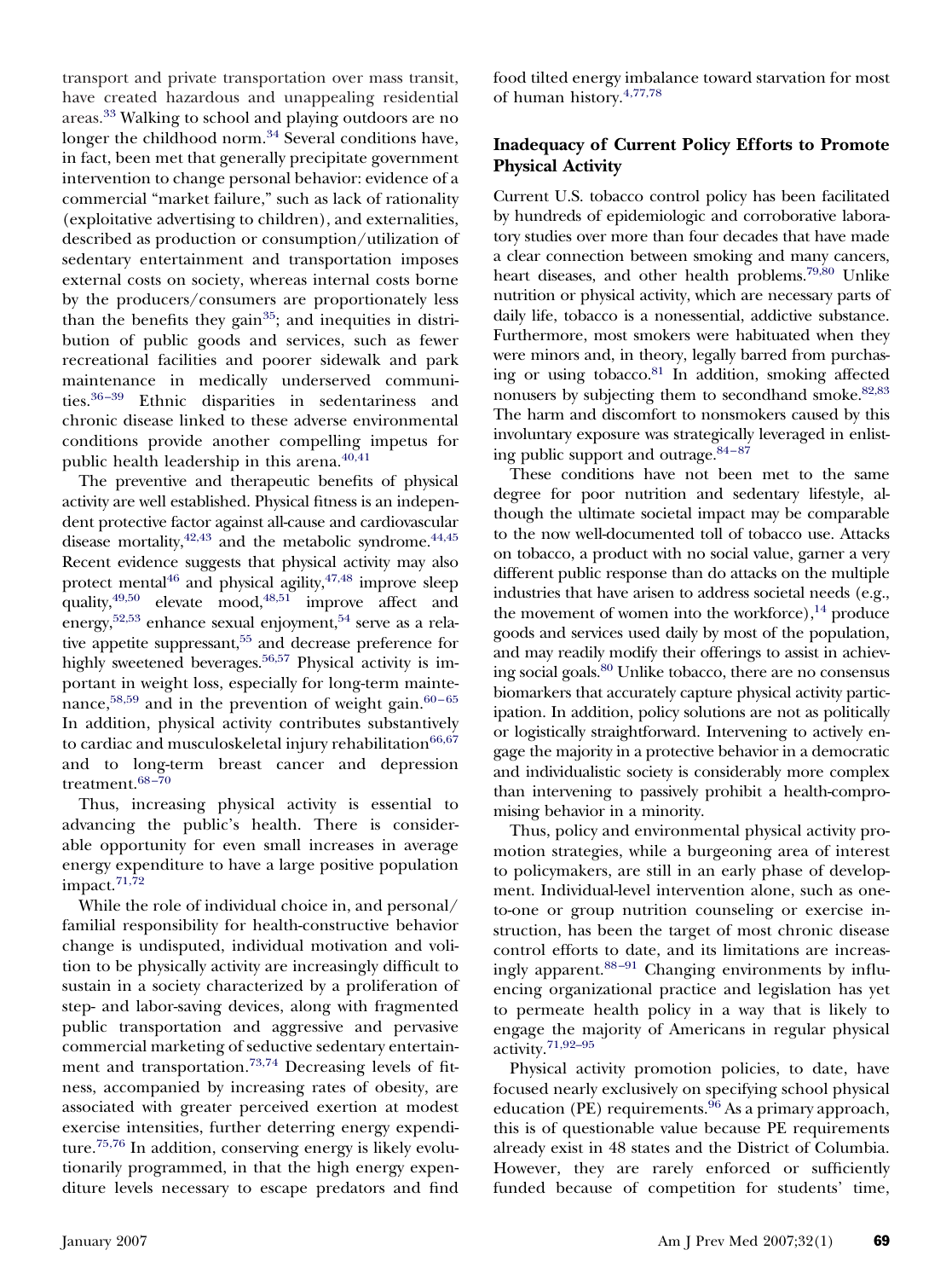which results from government priorities on academic achievement.[97](#page-8-0) For example, in 1997 only 29% of adolescents participated in daily PE.[98](#page-8-0)

# **Promising Avenues for Population-Based Physical Activity Promotion**

Evidence is mounting that built environmental attributes influence physical activity and weight status. Numerous studies have demonstrated that adults walk/ cycle more for transportation, and weigh less, in "walkable" communities, characterized by mixed land use, connected streets, and higher density, than in sprawl-ing suburbs.<sup>[99](#page-8-0)</sup> Adults and youth who live near aesthetically appealing recreational facilities engage in more physical activity.<sup>100-105</sup> An evaluation of programs to increase "pedestrian friendliness" (e.g., sidewalk construction, traffic calming) supported their positive in-fluence on children's active commuting.<sup>[106](#page-8-0)</sup>

"Active living" initiatives are under exploration by federal, state, and local governments. Motivations include interest in reducing traffic congestion, preserving open space, enhancing quality of life, and, sometimes, improving air quality and promoting physical activity. Initiatives include developing parks, urban redevelopment and planning new development to promote pedestrian and bicycling activity, and "smart growth" (e.g., "green space" and Brownfield development, density-promoting land use).[107](#page-8-0) The most developed of the initiatives, Safe Routes to Schools, included \$1 billion in the 2005 federal highway bill for distribution to states to facilitate bicycle and pedestrian commuting.[96,107,108](#page-8-0)

However, the field of public health is missing opportunities to champion and accelerate such efforts in the multiple sectors that influence physical activity at the population level. Physical activity may be effectively fostered through community-scale urban design and government land use regulations, policies, and practices, including zoning, building codes, and fiscal incentives.[109](#page-8-0) The pace of development is rapid, often with little opposition to walkable community construction and rising demand for and receptivity to such residential areas on the parts of urban planners and consumers.[110](#page-8-0) School siting presents another development opportunity that may be more feasible in underserved communities than most "smart growth." These "windows of opportunity" for coordination between public health and urban planning are fleeting. Once communities are built, reconfiguring them is expensive.

#### **Considerations for Advocacy of Physical Activity Promotion Policy**

A number of policy analysts have proposed that lessons from the public health campaign against the tobacco industry inform antiobesity efforts. $1\overline{3}$ ,80 One approach

frames the battle against obesity primarily as public health versus the food industry.<sup>[81,111](#page-8-0)</sup> The new focus on physical activity promotion by food-industry public relations efforts has created a competitive backlash by public health nutrition advocacy groups. Many assert that these efforts are intended to deflect attention from the industry's role in the obesity epidemic's genesis and deter policy solutions involving increased regulation or taxation.[112](#page-9-0) These groups argue that healthy eating is more important than physical activity in stemming obesity, undermining (perhaps inadvertently) the importance of physical activity.[113](#page-9-0) Demonizing the food industry as the cause of the obesity epidemic, however, deflects attention from physical activity–restricting and sedentary behavior-promoting consequences of other industries, such as the highway, oil, tire, and automobile manufacturers/retailers; television/film industries; video game manufacturers/distributors; and spectator sports franchises. Also, aligning physical activity promotion too closely with obesity control advocacy may be a liability, risking under-appreciation of its full spectrum of benefits and the ineffectiveness of weight loss as a motivator of physical activity engagement in many sociodemographic groups.<sup>[114](#page-9-0)</sup>

Organizing advocacy to promote physical activity is quite complex, however. Advocacy for substance control organizes those with similar interests (health, safety) around preventing the use of a single product. On the other hand, convergent and even competing agendas are sometimes directed at policies to create opportunities for physical activity. A "zero sum gain" attitude explains some of the inertia: concessions to walkable community design increase development costs, investment in fitness staff/ equipment channels funds away from behavioral interventions, investment in PE at school may be seen as a diversion of resources from academic missions, and personal expenditures of time and money in health club memberships or lunchtime exercise (necessary to translate workplace incentives into activity) compete with health/beauty treatments and other selfcare services, with more immediate gratification for the latter. Consequently, efforts to focus diverse interests on a unifying agenda to advance population physical activity have been difficult and slow to evolve. Because large-scale expansion of locations to engage in physical activity such as bike paths/lanes, parks, and playgrounds will require substantial public funding, broad-based policy advocacy efforts are critical to establishing a sustainable base of support.

Building advocacy for public investment in physical activity will likely require multiple leverage points using such tools as social marketing.<sup>[115](#page-9-0)</sup> Opportunism might help as well with the greatest current challenge: to leverage public opinion in support of community versus individual solutions to address childhood obesity. This would parallel the successful effort against secondhand smoke. Another promising strategy advanced by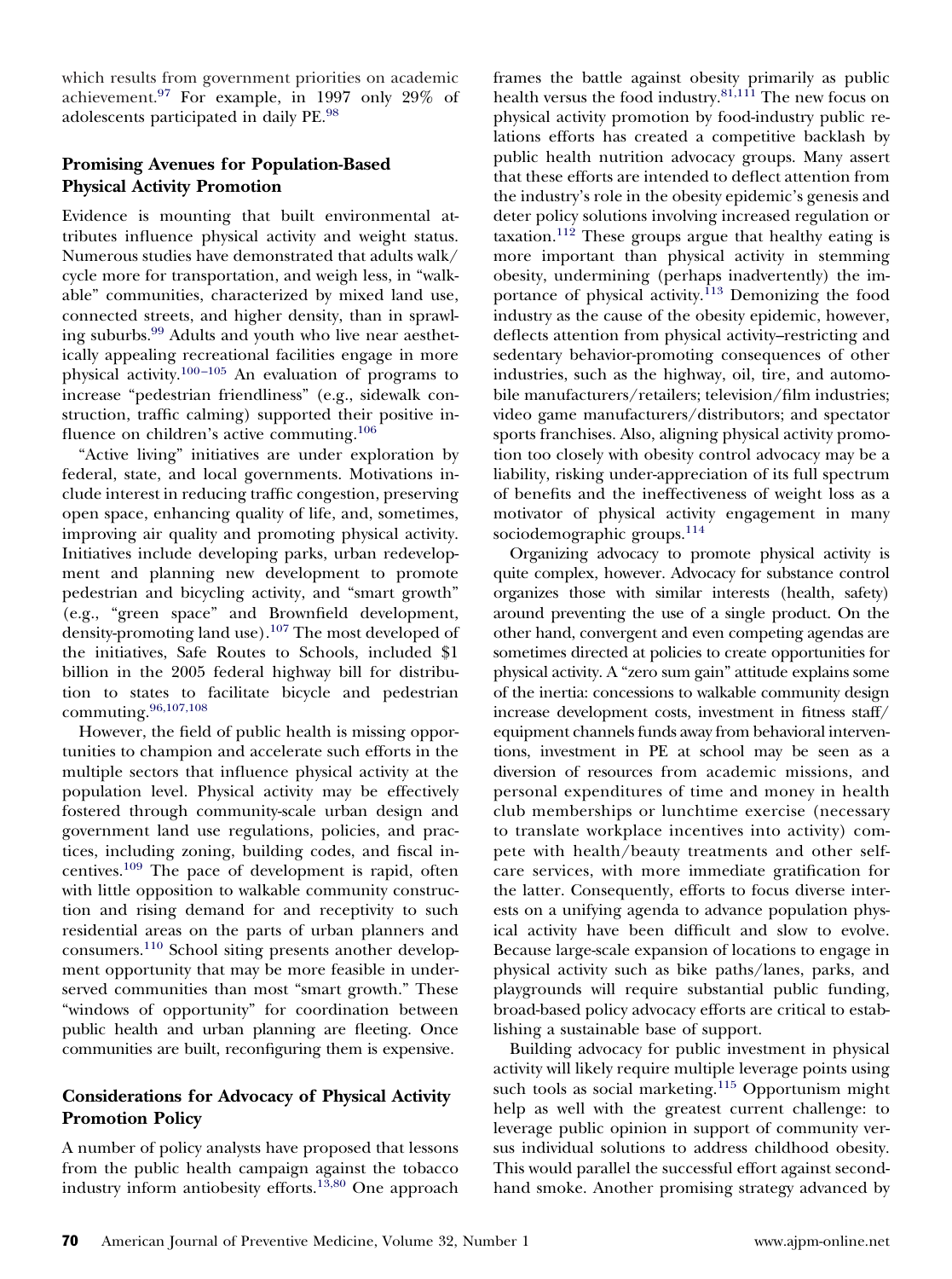advocates is targeting educators, parent groups, and policymakers to highlight the growing evidence that physical education can improve academic perfor-mance.<sup>[116](#page-9-0)</sup> An advocacy tool used in successfully driving passage of aggressive school nutrition policy in California is aggregating student fitness data by assembly district to engage legislators. $116$ 

As organizational leadership is critical in driving change— one decision by an "early adopter" may influence the environments of thousands—advocates may also target employers, documenting the healthcare and productivity savings from investments in workplace physical activity integration.[25,117](#page-7-0) Leaders at the forefront of change in this arena often have a personal stake in health promotion, including the Los Angeles school superintendent helping to pass a districtwide soda ban in 2002, after being diagnosed with type 2 diabetes,<sup>[118](#page-9-0)</sup> President Clinton's partnering with the American Heart Association after his myocardial infarction to engage the beverage industry in voluntarily withdrawing sodas from schools, $^{119}$  $^{119}$  $^{119}$  and the Arkansas governor's weight loss after being diagnosed with diabetes, and the Arkansas House Speaker's myocardial infarction, which, combined, precipitated legislation to create healthy school environments.[120,121](#page-9-0) Last, exposing inequities in distribution of public recreation "goods" may galvanize grassroots advocacy in lowincome communities, as has supermarket and fast food franchise maldistribution.[122–126](#page-9-0)

#### **Existing Infrastructure for Physical Activity Promotion**

The public health practice infrastructure needed to translate, support, and disseminate research findings, and to design, organize and deliver services related to physical activity, especially at the local level, is undeveloped and untested. Characteristics of this rudimentary infrastructure are described below.

#### **Existing Infrastructure Within Public Health Practice**

Public health priorities at the state and local level are driven by a variety of factors, including categorical funding from the Centers for Disease Control and Prevention (CDC) or regulatory requirements for health protection. Physical activity promotion did not explicitly appear among the core functions of public health until the introduction of the Health Security Act of 1993, as one of a number of health risks about which to educate the public.<sup>[127](#page-9-0)</sup> Federal attention to physical activity promotion through organized public health at the national level was primarily channeled through the President's Council on Physical Fitness and the 1995 Surgeon General's Physical Activity and Health recommendation, $128$  which couched physical activity as an

issue of individual responsibility. The establishment of a physical activity unit at the CDC in 1996 marked an elevation in priority, helping both to legitimize parallel structural foci at state and local health departments and to broaden the debate to include aspects of the physical and social environments.

As demand has grown, physical activity promotion has often been relegated by default to nutrition, tobacco control, or health education staff in public health departments and community organizations, with few additional resources and highly variable levels of interest or training. These staff sometimes view physical activity promotion as competition for scarce resources. In addition, the cultures surrounding nutrition and physical activity promotion are very different, with values that sometimes conflict.

Physical activity promotion programs funded by the CDC, at varying stages of development, exist in at least 28 state health departments.[129](#page-9-0) The California Department of Health Services, for example, has five dedicated positions (two filled, none state-funded) to assist in addressing the physical activity needs of the state's 35 million residents (Susan Foerster, California Department of Health Services, personal communication, April 3, 2006). Very few dedicated positions exist in local health departments. No professional standards have been developed for recruitment or training purposes for these positions. For example, in a 1999 local public health agency infrastructure survey, respondents did not identify an occupational classification for exercise scientists or physical activity promotion specialists. In comparison, means of three to five full-time equivalents (FTEs) were reported for related positions in nutrition, occupational safety and health, policy analysis, and health education.

# **Existing Infrastructure Within Public Health Education**

In schools of public health and public health master's degree programs in medical schools or university health sciences departments, few public health physical activity promotion course offerings exist and almost none are mandatory. Those in existence are generally electives taught by the small number of faculty with related research interests. Of the 35 accredited schools of public health, only two identify exercise science as a program area or department, compared with 13 identifying nutrition as a program area.

#### **Evolution of Physical Activity Promotion Field**

Physical activity promotion research is dominated by scientists trained in fields related to, but outside of public health, with different traditional missions and foci, such as exercise physiology and kinesiology (optimizing athletic performance), physical therapy (reha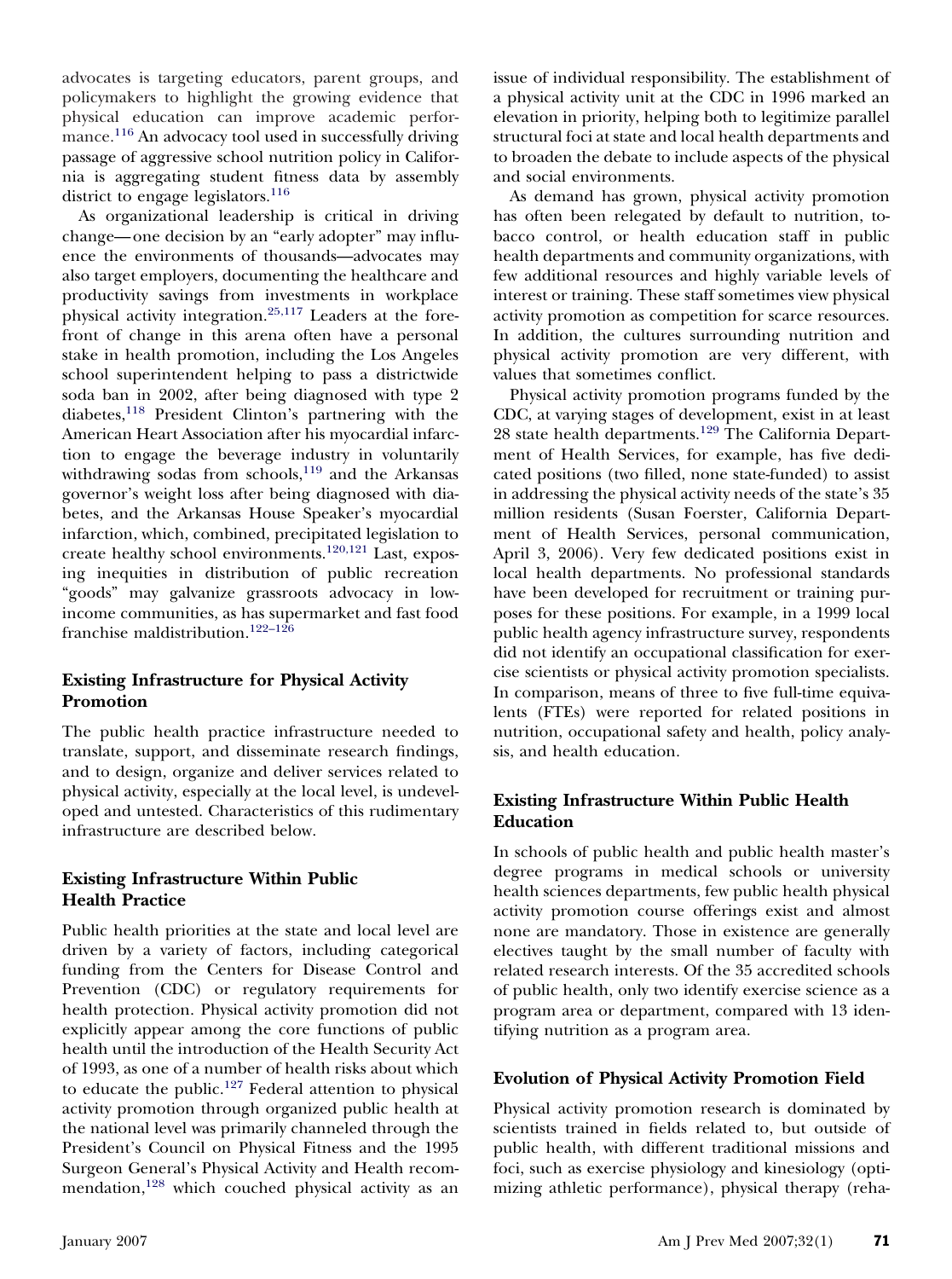bilitation of injured patients), psychology (understanding and changing individual behavior), physical education (increasing sports knowledge and skills), and sports medicine (treatment of injured athletes or elderly patients). Scientists who are runners have often preferentially studied and established the benefits of aerobic activity at the expense of attention to resistance training or flexibility enhancement. Physicians have tended to "medicalize" physical activity promotion with disease risk admonitions and noninteractive/prescriptive exercise counseling. Public health recommendations developed by this set of professionals predate more contemporary knowledge of the psychosocial correlates and determinants of physical activity. Thus, they assume many characteristics, such as motivation for physical activity, that do not generalize well to the entire population. For example, the 1975 "vigorous exercise" recommendation from the American College of Sports Medicine was over-generalized to become a public health message, and little population-level change resulted.<sup>[8](#page-7-0)</sup>

However, change is evident as public health professionals become more engaged in physical activity research and practice. The 1995 "moderate physical activity" recommendations were designed to be more relevant to public health.<sup>[130](#page-9-0)</sup> New collaborators have brought additional perspectives— urban planners, transportation professionals, recreation and leisure researchers, and a variety of behavioral scientists have created the broader concept of "active living" that promotes physical activity for multiple purposes.[131,132](#page-9-0) Recently, the National Society of Physical Activity Practitioners in Public Health was formed to further coalescence around effective population physical activity promotion. It is still noteworthy, though, that two mid-2006 reviews of new challenges in strengthening the public health workforce<sup>[133](#page-9-0)</sup> and transforming governmental public health<sup>[134](#page-9-0)</sup> did not mention physical activity promotion at all.

# **Knowledge About Physical Activity Promotion Is Advancing Rapidly**

The science of population-based physical activity promotion is early in its development, but advancing rapidly.[60,135,136](#page-8-0) A systematic review of community interventions to increase physical activity<sup>137</sup> recommended six: two informational approaches (community-wide campaigns and point-of-decision prompts to encourage use of stairs), three behavioral and social approaches (schoolbased physical education, social support interventions in community settings, and individually adapted health behavior change programs), and one environmental/ policy approach (creation of or enhanced access to places for physical activity, combined with informational outreach). However, the evidence base for population approaches from the public health literature is limited by the predominantly individual-level interventions and affluent white participants of most funded research published to date. Emerging areas of research in physical activity promotion include the following:

- Identifying physical and built environmental attributes associated with active and sedentary behavior and designing and evaluating changes which might increase activity<sup>131,138-141</sup>
- Identifying physical activity facilitators and barriers within the school environment and intervening,  $142-145$ primarily through PE and other structurally integrated physical activity participation<sup>146-149</sup>
- Changing the workplace to incorporate and support physical activity,  $150 - 153$  particularly to influence the professional and personal behaviors of health professionals<sup>154-156</sup>
- Integrating physical activity into the structure of a broader range of community-based organizations<sup>18,157-159</sup>
- Examining media influences on physical activity and policy implications of these findings<sup>[73,160,161](#page-8-0)</sup>
- Identifying barriers to and facilitators of physical activity promotion within the healthcare environment, and designing appropriate interventions<sup>162-165</sup>
- Implementing and evaluating state and local community-level policy and environmental change initiatives to increase physical activity levels populationwide, including cultivating "active living" leadership in the public sector<sup>115,131,136,166-170</sup>
- Crafting, shaping and evaluating the influence of expert recommendations, reports, and guidelines, such as infusing the concepts of energy balance, energy expenditure, and fitness promotion into the nutrition dialogue in the U.S. Department of Agri-culture (USDA) Dietary Guidelines,<sup>[171](#page-10-0)</sup> developing the IOM's childhood obesity report, $2$  and commissioning the IOM's scientific review of the diffusion of obesity control approaches<sup>[120](#page-9-0)</sup>

#### **Creating A Robust Infrastructure for Physical Activity Promotion**

A public health infrastructure sufficiently robust to anchor and sustain effective physical activity promotion intervention must be developed. Public health resources are typically constrained, with further constriction evident in recent cuts in the federal block grants that have been used to support physical activity programs. Thus, reallocation of existing resources, as well as identification of new funding streams, will be necessary. We believe that the following recommendations will lead to the development of a lasting and meaningful public health infrastructure for physical activity.

#### **Educational Recommendations**

1. Federal and private funders should support the design and implementation of educational curric-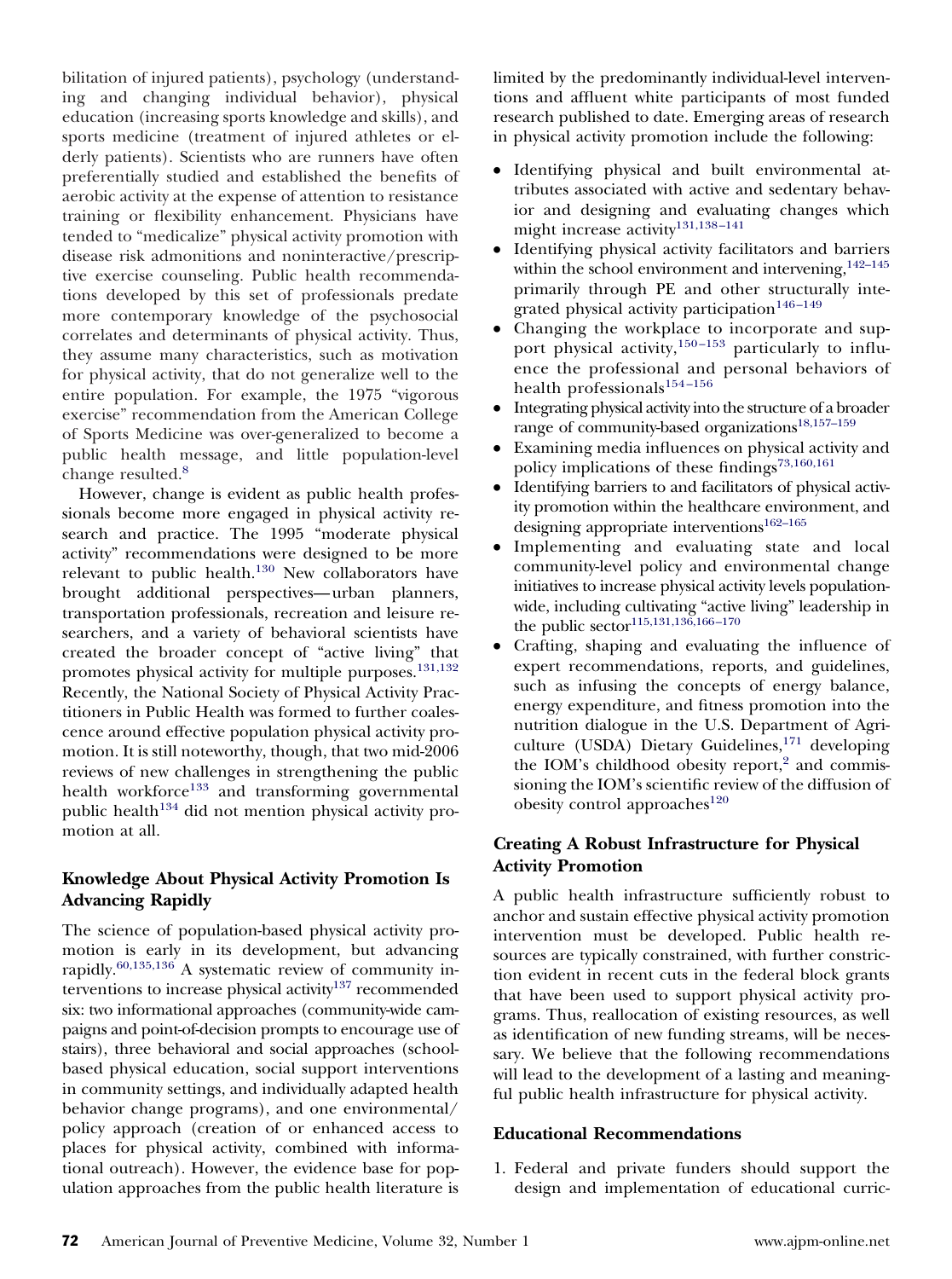<span id="page-5-0"></span>

| Table 1. Individual solutions versus environmental approaches* |                                                                                                                                                                                    |                                                             |                                                                                                                                                               |                                                                                                               |                                                                                                                                                                                                                                                                                                                                       |                                                                                                                                                                                                                                                                                                                                                                                                                                                                                                                                                                                                                                                                                                                                                                                                                                                                                                                                                                                                                                                                                                                                                                                                                                                                                                                                                          |
|----------------------------------------------------------------|------------------------------------------------------------------------------------------------------------------------------------------------------------------------------------|-------------------------------------------------------------|---------------------------------------------------------------------------------------------------------------------------------------------------------------|---------------------------------------------------------------------------------------------------------------|---------------------------------------------------------------------------------------------------------------------------------------------------------------------------------------------------------------------------------------------------------------------------------------------------------------------------------------|----------------------------------------------------------------------------------------------------------------------------------------------------------------------------------------------------------------------------------------------------------------------------------------------------------------------------------------------------------------------------------------------------------------------------------------------------------------------------------------------------------------------------------------------------------------------------------------------------------------------------------------------------------------------------------------------------------------------------------------------------------------------------------------------------------------------------------------------------------------------------------------------------------------------------------------------------------------------------------------------------------------------------------------------------------------------------------------------------------------------------------------------------------------------------------------------------------------------------------------------------------------------------------------------------------------------------------------------------------|
|                                                                | <b>Tobacco</b>                                                                                                                                                                     | Auto crashes                                                | Guns/violence                                                                                                                                                 | <b>Alcohol</b>                                                                                                | <b>Nutrition</b>                                                                                                                                                                                                                                                                                                                      | Physical activity                                                                                                                                                                                                                                                                                                                                                                                                                                                                                                                                                                                                                                                                                                                                                                                                                                                                                                                                                                                                                                                                                                                                                                                                                                                                                                                                        |
| Individual<br>solutions                                        | Cessation programs<br>Public education<br>School-based<br>programs                                                                                                                 | Educate drivers<br>and<br>encourage<br>defensive<br>driving | Educate gun users<br>School-based<br>education<br>Alternative youth<br>programs                                                                               | Educate drinkers<br>and future<br>drinkers<br>Designated-<br>driver<br>programs                               | Public education<br>School-based<br>programs                                                                                                                                                                                                                                                                                          | Public education<br>School-based programs<br>Fitness center-/community center-based<br>(including faith-based) programs                                                                                                                                                                                                                                                                                                                                                                                                                                                                                                                                                                                                                                                                                                                                                                                                                                                                                                                                                                                                                                                                                                                                                                                                                                  |
| Environmental<br>solutions                                     | Excise taxes<br>Smoking bans<br>Enforce access laws<br>Marketing<br>restrictions/<br>regulation<br>Liability<br>Federal funding<br>agency mandates<br>for smoke-free<br>workplaces | Redesign cars<br>Redesign roads<br>Liability                | Reduce access to guns<br>Restrict types of guns<br>that can be<br>manufactured<br>Liability<br>"Smart" personalized<br>guns (bio-<br>recognition of<br>owner) | Reduce access to<br>alcohol,<br>especially to<br>minors<br>Restrict<br>marketing<br>Excise taxes<br>Liability | Nutrition labeling<br>Zoning<br>restrictions<br>Marketing<br>restrictions<br>Excise taxes on<br>junk food<br>("external<br>$costs$ "<br>Restricted<br>vending in<br>schools<br>Portion control<br>Access to healthy<br>food in all<br>communities<br>Liability<br>Federal funding<br>agency mandates<br>for healthy/fit<br>workplaces | Sedentary product labeling<br>Activity prompts using various media, e.g.,<br>posters, signs, broadcast voice-mail, e-<br>mail including streaming video, stair<br>riser banners, mounted or web-posted<br>walking route maps<br>Land-use policy and planning<br>Marketing restrictions, e.g., limits on<br>advertising sedentary video games<br>during children's TV programming<br>Excise taxes on sedentary entertainment<br>and transportation<br>Restricted gaming (i.e., decreasing the ratio<br>of sedentary to physical gaming such as<br>Dance Dance Revolution and Sony Eye<br>$Toy$ ) in schools and businesses, e.g.,<br>video arcades, movie theaters<br>Physical education policy mandates<br>Environmental redesign to make obligatory<br>PA, e.g., near-parking and elevator<br>restrictions<br>Access to active leisure opportunities in all<br>communities<br>Partial liability protection ("Good<br>Samaritan" laws) for PA provision;<br>litigation targeting sedentary<br>entertainment and transportation<br>industries, or municipalities for<br>inequitable distribution of public goods<br>Federal funding agency mandates for<br>healthy/fit workplaces, e.g., required<br>adoption of such policies as providing<br>nondiscretionary time for short walking<br>or exercise breaks, stair prompts and<br><i>improved</i> access |

\*Adapted from Dorfman L, Wilbur P, Lingas EO, Woodruff K, Wallack L. Accelerating Policy on Nutrition: lessons from tobacco, alcohol, firearms, and traffic safety. Berkeley, CA: Berkeley Media Studies Group of the Public Health Institute, 2005. Available at: [www.bsmg.org](http://www.bsmg.org). (Added bullets are in italics.) PA, physical activity.

73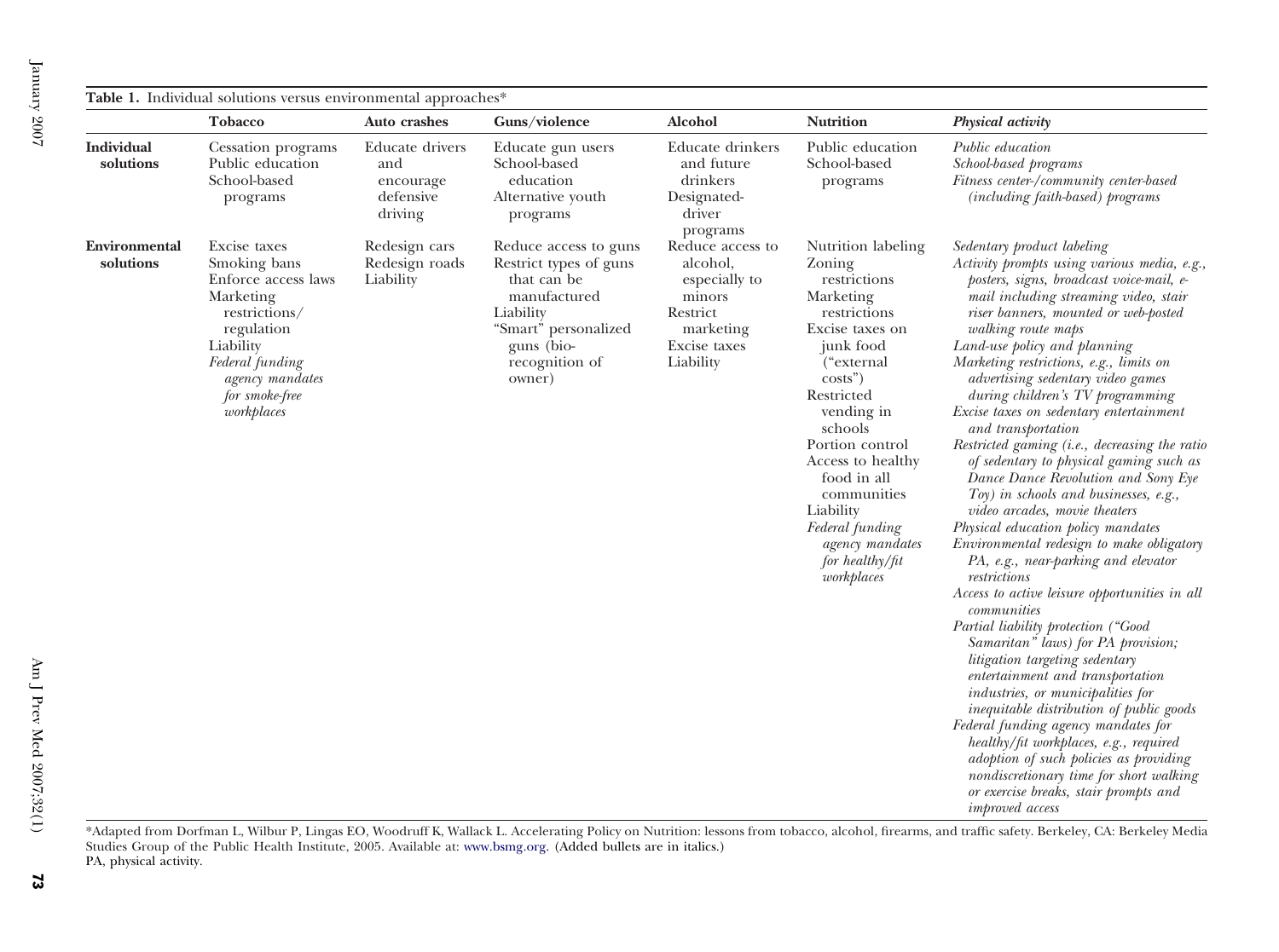<span id="page-6-0"></span>ula, courses, and degree programs in schools of public health to prepare practitioners and researchers to develop and appropriately utilize the evidence needed to increase population physical activity. The CDC-funded "Physical Activity and Public Health" course offered annually for recruitment, training, and continuing education may serve as a model.<sup>[172](#page-10-0)</sup> The development of undergraduate and graduate courses related to physical activity should also be underwritten for dissemination to and promotion within the wide variety of fields relevant to physical activity policy and systems, such as communications, organizational development and management, education, public policy, law, youth development, exercise science, urban planning, architecture, and public administration. Finally, these funding agencies should create scholarships and other financial support mechanisms for targeted recruitment of students and professionals from sociodemographic groups experiencing low prevalence of physical activity and high prevalence of sedentary behavior, such as from ethnic minority, low-income, Southern regional, and rural backgrounds.

2. Public health accrediting bodies and professional organizations should develop professional standards and certification requirements for physical activity promotion specialists, including core competencies in health promotion, exercise science, policy analysis, organizational change management, injury prevention, and urban design.

# **Organizational and Workforce Recommendations**

1. Federal and state public health agencies should institutionalize physical activity promotion within local health departments, preferably as a separate program area from nutrition. Dissemination and evaluation of policy and environmental "push" strategies integrating "hard-to-avoid" physical activity experiences in high-exposure settings (worksites, schools, day care centers) should be prioritized, such as elevator restrictions with enhanced stair access, near-parking restrictions, incorporation of exercise breaks into organizational routine on nondiscretionary time, and hosting walking meetings. Both internal and external leverage should be used in this effort, paralleling funding agency-mandated smoke-free workplaces [\(Table 1\)](#page-5-0). The resulting improvements, albeit modest, in aerobic conditioning, movement skills, self-efficacy, enjoyment, and mood/energy at the individual level, and in employee retention, medical costs, and productivity at the organizational level, may assist in generating demand and resources for active living goods and services in the near term, and political will for aggressive policy change in the long term.

2. Schools of public health should develop and market physical activity promotion certification programs for video game designers, urban planners, educators, human resources managers and other outside professionals, modeling public health fellowship programs for journalists.

#### **Community Recommendations**

- 1. State and local health departments should cultivate "boisterous" grassroots leadership in advocacy, engaging tobacco and alcohol control, neighborhood safety and improvement, and immigrants'/civil rights organizations,  $80,81,173,174$  to lobby for student fitness monitoring through evaluation and reporting requirements comparable to math and reading, among other initiatives.
- 2. Federal food and nutrition agencies should provide resources for physical activity promotion, such as USDA funding of local policy development and program implementation through the Women, Infants, and Children (WIC), food stamps, and school nutrition programs, consistent with their current obesity control mission.

#### **Conclusion**

Physical activity promotion constitutes a critical role for public health practice, given the increasing prevalence of inactivity and sedentary behavior, the substantial protection against obesity and chronic disease conferred by regular physical activity, the major contribution of sedentariness and obesity to health disparities, and the increasing understanding of the central role that physical activity plays in overall health and quality of life. The public health infrastructure for physical activity promotion, while undeveloped and untested, is not unlike the public health infrastructure for other major health concerns before they were recognized as such. Given the evidence, the time is right to move forward with putting the infrastructure into place. To not do so is to place future generations at grave risk.<sup>[175](#page-10-0)</sup>

We are grateful to William Dietz, Jacqueline Epping, Sue Foerster, Joanne Leslie, and the reviewers of this manuscript for the journal for their editorial comments, and Danielle Osby for her word-processing assistance in the preparation of this manuscript.

No financial conflict of interest was reported by the authors of this paper.

#### References

- 1. Thompson D, Edelsberg J, Colditz GA, Bird AP, Oster G. Lifetime health and economic consequences of obesity. Arch Intern Med 1999;159: 2177– 83.
- 2. Institute of Medicine. Preventing childhood obesity: health in the balance. Washington DC: National Academies Press, September 2004.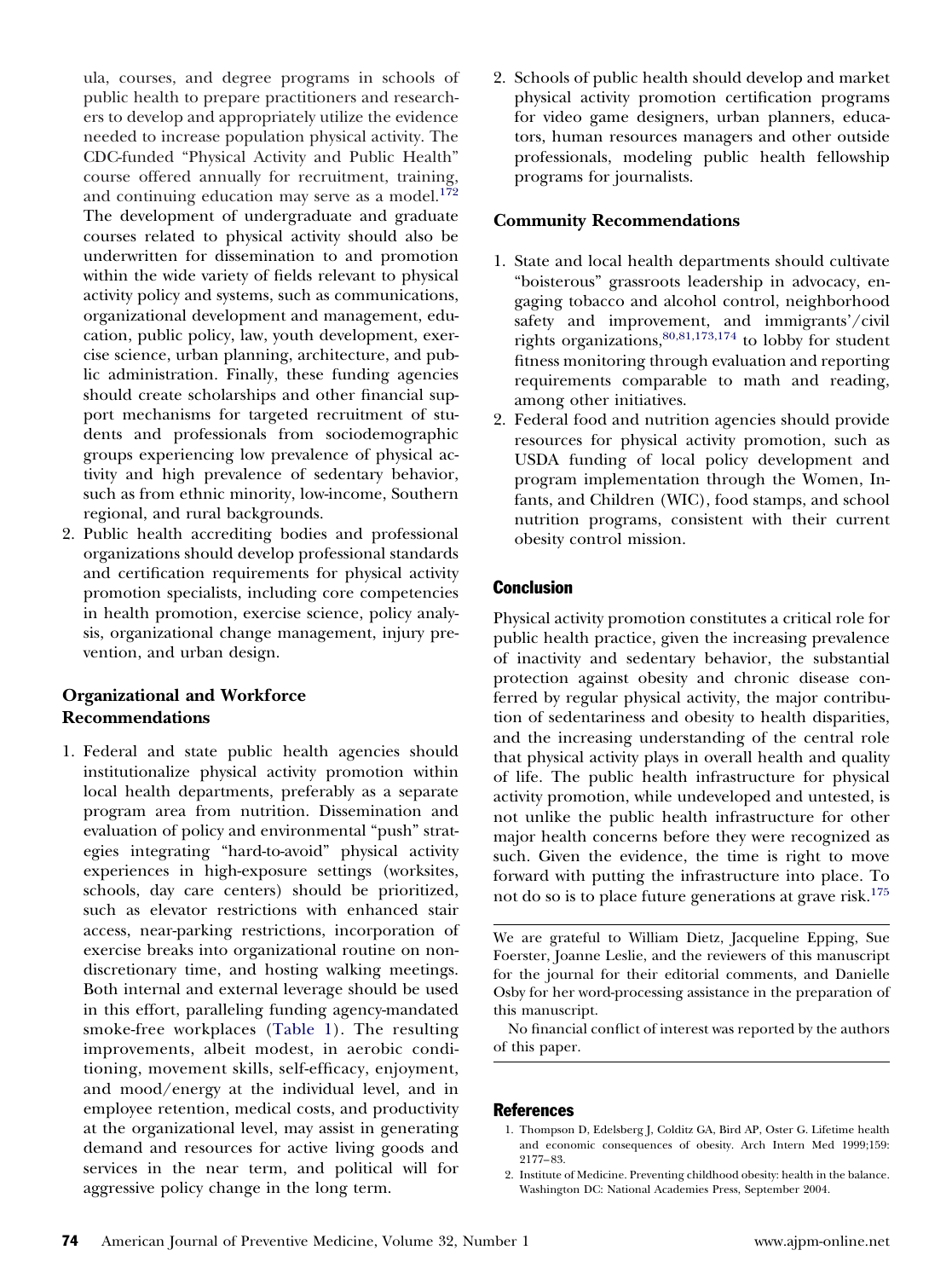- <span id="page-7-0"></span>3. Meisinger C, Lowel H, Thorand B, Doring A. Leisure time physical activity and the risk of type 2 diabetes in men and women from the general population: the Monica/Kora Augsburg Cohort Study. Diabetologia 2005;48:27–34.
- 4. Stannard SR, Johnson NA. Energy well spent fighting the diabetes epidemic. Diabetes Metab Res Rev 2006;22:11–9.
- 5. Cummings SR, Nevitt MC, Browner WS, et al. Risk factors for hip fracture in white women. Study of Osteoporotic Fractures Research Group. N Engl J Med 1995;332:767–73.
- 6. Gotay CC. Behavior and cancer prevention. J Clin Oncol 2005;23:301–10.
- 7. Friedenreich CM. Physical Activity and cancer prevention. from observational to intervention research. Cancer Epidemiol Biomarkers Prev 2001;10:287–301.
- 8. U.S. Department of Health and Human Services. Physical activity and health: a report of the Surgeon General. Atlanta, GA: Centers for Disease Control and Prevention, National Center for Chronic Disease Prevention and Health Promotion, 1996.
- 9. Bull FC, Armstrong T, Dixon T, Ham SA, Neiman A, Pratt M. Burden attributable to physical inactivity: examination of the 2002 World Health Report estimates. Med Sci Sports Exerc 2003;35(suppl 1):S359.
- 10. Rieu M. Rôle des activités physiques dans une politique de santé publique. Bull Acad Natl Med 1995;179:1417–26, discussion 26 – 8 (French).
- 11. Prentice AM, Jebb SA. Obesity in Britain: gluttony or sloth? BMJ 1995;311:437–9.
- 12. Biddle SJ, Fox KR. Motivation for physical activity and weight management. Int J Obes Relat Metab Disord 1998;(suppl 2):S39 – 47.
- 13. Davey RC. The obesity epidemic: too much food for thought? Br J Sports Med 2004;38:360 –3, discussion 363.
- 14. Sturm R. The economics of physical activity: societal trends and rationales for interventions. Am J Prev Med 2004;27(suppl 3):126 –35.
- 15. Nesmith JD. Type 2 diabetes mellitus in children and adolescents. Pediatr Rev 2001;22:147–52.
- 16. Visscher TL, Seidell JC. The public health impact of obesity. Annu Rev Public Health 2001;22:355–75.
- 17. Whitmer RW, Pelletier KR, Anderson DR, Baase CM, Frost GJ. A wake-up call for corporate America. J Occup Environ Med 2003;45:916 –25.
- 18. Yancey AK, Wold CM, McCarthy WJ, et al. Physical inactivity and overweight among Los Angeles County adults. Am J Prev Med 2004;27:146 –52.
- 19. Sturm R. The effects of obesity, smoking, and drinking on medical problems and costs: obesity outranks both smoking and drinking in its deleterious effects on health and health costs. Health Aff (Millwood) 2002;21:245–53.
- 20. Keeler EB, Manning WG, Newhouse JP, Sloss EM, Wasserman J. The external costs of a sedentary life-style. Am J Public Health 1989;79:975– 81.
- 21. Anderson LH, Martinson BC, Crain AL, et al. Health care charges associated with physical inactivity, overweight, and obesity. Prev Chronic Dis 2005;2:a09.
- 22. Chenoweth D. The economic costs of physical inactivity, obesity, and overweight in California adults: health care, workers' compensation, and lost productivity. Sacramento: California Department of Health Services, 2005.
- 23. Wang F, Schultz AB, Musich S, McDonald T, Hirschland D, Edington DW. The Relationship between National Heart, Lung, and Blood Institute weight guidelines and concurrent medical costs in a manufacturing population. Am J Health Promot 2003;17:183–9.
- 24. Andreyeva T, Sturm R. Physical activity and changes in health care costs in late middle age. J Phys Activ Health 2006;3:S6 –19.
- 25. Schult TM, McGovern PM, Dowd B, Pronk NP. The future of health promotion/disease prevention programs: the incentives and barriers faced by stakeholders. J Occup Environ Med 2006;48:541-8.
- 26. Hu FB, Willett WC, Li T, Stampfer MJ, Colditz GA, Manson JE. Adiposity as compared with physical activity in predicting mortality among women. N Engl J Med 2004;351:2694 –703.
- 27. Wang F, McDonald T, Champagne LJ, Edington DW. Relationship of body mass index and physical activity to health care costs among employees. J Occup Environ Med 2004;46:428 –36.
- 28. Pescatello LS, VanHeest JL. Physical activity mediates a healthier body weight in the presence of obesity. Br J Sports Med 2000;34:86 –93.
- 29. Milio N. A framework for prevention: changing health-damaging to health-generating life patterns. Am J Public Health 1976;66:435–9.
- 30. Nutbeam D. Health promotion glossary. In: Health promotion: an anthology. Washington DC: World Health Organization, 199836.
- 31. Stokols D, Grzywacz JG, McMahan S, Phillips K. Increasing the health promotive capacity of human environments. Am J Health Promot 2003;18:4 –13.
- 32. Institute of Medicine. Committee on Assuring the Health of the Public in the 21st Century. The future of the public's health in the 21st century. Washington DC: National Academies Press, 1988.
- 33. Kunstler JH. The geography of nowhere: the rise and decline of America's man-made landscape. New York: Simon and Schuster, 1993.
- 34. Sirard JR, Ainsworth BE, McIver KL, Pate RR. Prevalence of active commuting at urban and suburban elementary schools in Columbia, SC. Am J Public Health 2005;95:236 –7.
- 35. Pratt M, Macera CA, Sallis JF, O'Donnell M, Frank LD. Economic interventions to promote physical activity: application of the sloth model. Am J Prev Med 2004;27(3 suppl):136-45.
- 36. Day K. Active living and social justice: planning for physical activity in low-income, black, and Latino communities. J Am Plann Assoc 2006;72:88 –99.
- 37. Gordon-Larsen P, Nelson MC, Page P, Popkin BM. Inequality in the built environment underlies key health disparities in physical activity and obesity. Pediatrics 2006;117:417–24.
- 38. Sloane DC. From congestion to sprawl: planning and health in historical context. J Am Plann Assoc 2006;72:10 –18.
- 39. Wolch J, Wilson JP, Fehrenbach J. Parks and park funding in Los Angeles: an equity mapping analysis. Urban Geography 2005;26:4 –35.
- 40. Los Angeles County Department of Health Services. Physical activity among adults in Los Angeles County. L.A. Health 2000;3:1-8.
- 41. Yancey AK, Bastani R, Glenn B. Racial/ethnic disparities in health status. In: Andersen R, Rice TH, Kominski GF, eds. Changing the U.S. health care system: key issues in health services, policy, and management. 3rd ed. San Francisco: Jossey-Bass, 2007. In press.
- 42. Haapanen-Niemi N, Miilunpalo S, Pasanen M, Vuori I, Oja P, Malmberg J. Body mass index, physical inactivity and low level of physical fitness as determinants of all-cause and cardiovascular disease mortality—16 y follow-up of middle-aged and elderly men and women. Int J Obes Relat Metab Disord 2000;24:1465–74.
- 43. Blair SN, Kohl HW 3rd, Barlow CE, Paffenbarger RS Jr, Gibbons LW, Macera CA. Changes in physical fitness and all-cause mortality: a prospective study of healthy and unhealthy men. JAMA 1995;273:1093– 8.
- 44. Lee S, Kuk JL, Katzmarzyk PT, Blair SN, Church TS, Ross R. Cardiorespiratory fitness attenuates metabolic risk independent of abdominal subcutaneous and visceral fat in men. Diabetes Care 2005;28:895–901.
- 45. Kriska AM, Saremi A, Hanson RL, et al. Physical activity, obesity, and the incidence of type 2 diabetes in a high-risk population. Am J Epidemiol 2003;158:669 –75.
- 46. Singh-Manoux A, Hillsdon M, Brunner E, Marmot M. Effects of physical activity on cognitive functioning in middle age: evidence from the Whitehall II Prospective Cohort Study. Am J Public Health 2005;95:  $2252 - 8.$
- 47. Gass M, Dawson-Hughes B. Preventing osteoporosis-related fractures: an overview. Am J Med 2006;119(suppl 1):S3–11.
- 48. Fox KR. The influence of physical activity on mental well-being. Public Health Nutr 1999:2:411-8.
- 49. King AC, Oman RF, Brassington GS, Bliwise DL, Haskell WL. Moderateintensity exercise and self-rated quality of sleep in older adults: a randomized controlled trial. JAMA 1997;277:32–7.
- 50. de Jong J, Lemmink KA, Stevens M, et al. Six-month effects of the groningen active living model (GALM) on physical activity, health and fitness outcomes in sedentary and underactive older adults aged 55-65. Patient Educ Couns 2006;62:132– 41.
- 51. Wise LA, Adams-Campbell LL, Palmer JR, Rosenberg L. Leisure-time physical activity in relation to depressive symptoms in the Black Women's Health Study. Ann Behav Med 2006;32:68 –76.
- 52. Bixby WR, Spalding TW, Hatfield BD. Temporal dynamics and dimensional specificity of the affective response to exercise of varying intensity: differing pathways to a common outcome. J Sport Exerc Psychol 2001;23:171–90.
- 53. Ekkekakis P, Hall EE, VanLanduyt LM, Petruzzello SJ. Walking in (affective) circles: can short walks enhance affect? J Behav Med 2000;23:245–75.
- 54. U.S. Department of Health and Human Services. The Surgeon General's call to action to prevent and decrease overweight and obesity. Washington DC: Public Health Service, Office of the Surgeon General, 2001.
- 55. Prentice AM, Jebb SA. Physical activity level and weight control in adults. In: Bouchard C, ed. Physical activity and obesity. Champaign IL: Human Kinetics, 2000. pp. 247–262.
- 56. Passe DH, Horn M, Murray R. Impact of beverage acceptability on fluid intake during exercise. Appetite 2000;35:219 –29.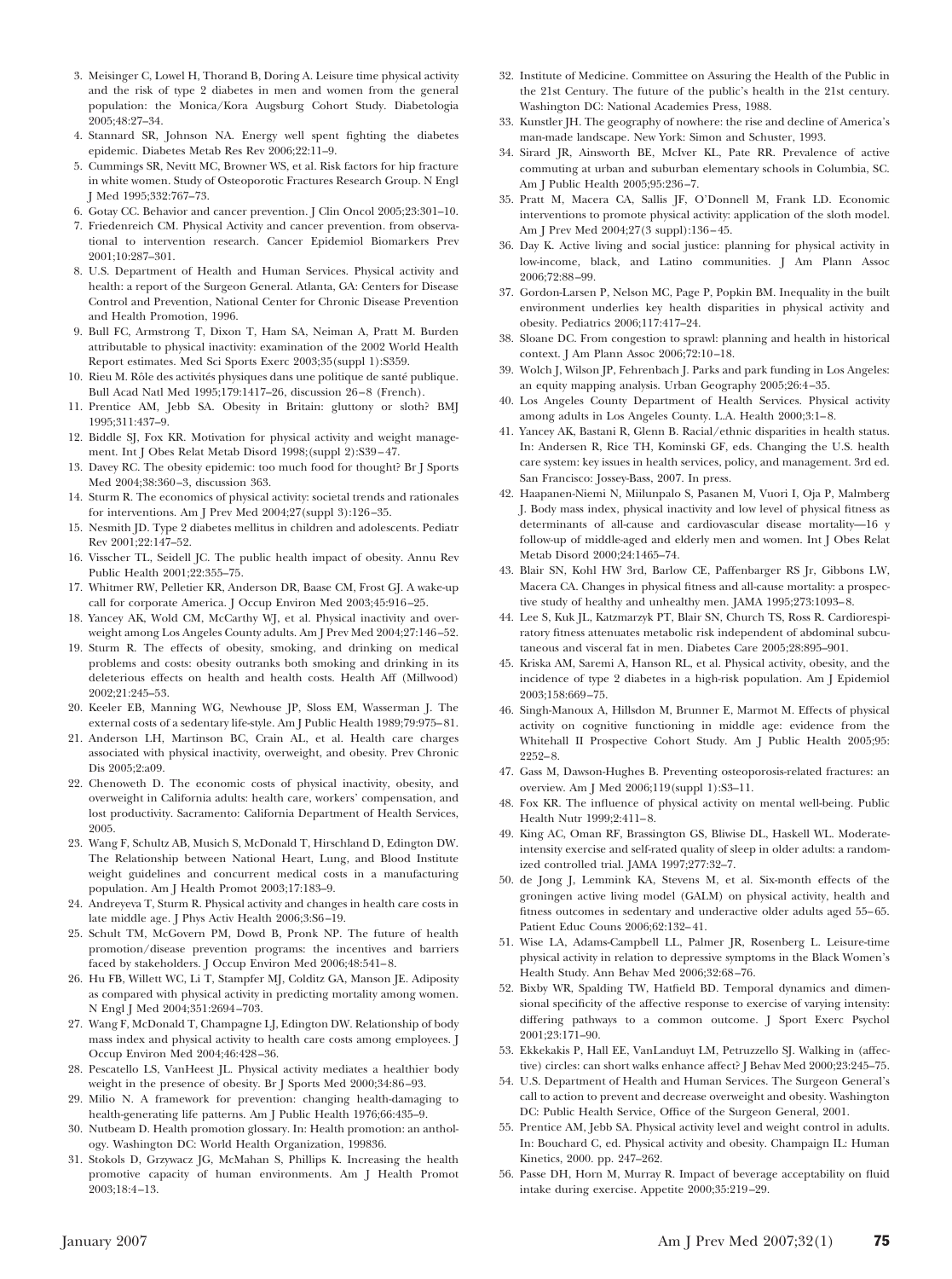- <span id="page-8-0"></span>57. Westerterp-Plantenga MS, Verwegen CR, Ijedema MJ, Wijckmans NE, Saris WH. Acute effects of exercise or sauna on appetite in obese and nonobese men. Physiol Behav 1997;62:1345–54.
- 58. Jeffery RW, Drewnowski A, Epstein LH, et al. Long-term maintenance of weight loss: current status. Health Psychol 2000;19(suppl 1):5–16.
- 59. Miller WC, Koceja DM, Hamilton EJ. A meta-analysis of the past 25 years of weight loss research using diet, exercise or diet plus exercise intervention. Int J Obes Relat Metab Disord 1997;21:941–7.
- 60. Hill JO, Thompson H, Wyatt H. Weight maintenance: what's missing? J Am Diet Assoc 2005;105(suppl 1):S63– 6.
- 61. Parsons TJ, Manor O, Power C. Physical activity and change in body mass index from adolescence to mid-adulthood in the 1958 British cohort. Int J Epidemiol 2006;35:197–204.
- 62. Donnelly JE, Smith B, Jacobsen DJ, et al. The role of exercise for weight loss and maintenance. Best Pract Res Clin Gastroenterol 2004;18:1009 –29.
- 63. Sternfeld B, Wang H, Quesenberry CP Jr, et al. Physical activity and changes in weight and waist circumference in midlife women: findings from the Study of Women's Health across the Nation. Am J Epidemiol 2004;160:912–22.
- 64. Jeffery RW, Wing RR, Sherwood NE, Tate DF. Physical activity and weight loss: does prescribing higher physical activity goals improve outcome? Am J Clin Nutr 2003;78:684 –9.
- 65. Jakicic JM, Otto AD. Physical activity considerations for the treatment and prevention of obesity. Am J Clin Nutr 2005;82(suppl 1):226S–9S.
- 66. Bellelli G, Guerini F, Trabucchi M. Body weight-supported treadmill in the physical rehabilitation of severely demented subjects after hip fracture: a case report. J Am Geriatr Soc 2006;54:717-8.
- 67. Jolly K, Taylor RS, Lip GY, Stevens A. Home-based cardiac rehabilitation compared with centre-based rehabilitation and usual care: a systematic review and meta-analysis. Int J Cardiol 2006;111:343–51.
- 68. Pickett M, Mock V, Ropka ME, Cameron L, Coleman M, Podewils L. Adherence to moderate-intensity exercise during breast cancer therapy. Cancer Pract 2002;10:284 –92.
- 69. Pinto BM, Maruyama NC. Exercise in the rehabilitation of breast cancer survivors. Psychooncology 1999;8:191–206.
- 70. Singh NA, Clements KM, Singh MA. The efficacy of exercise as a long-term antidepressant in elderly subjects: a randomized, controlled trial. J Gerontol A Biol Sci Med Sci 2001;56:M497–504.
- 71. King AC, Jeffery RW, Fridinger F, et al. Environmental and policy approaches to cardiovascular disease prevention through physical activity: issues and opportunities. Health Educ Q 1995;22:499 –511.
- 72. Sorensen G, Emmons K, Hunt MK, Johnston D. Implications of the results of community intervention trials. Annu Rev Public Health 1998;19: 379 – 416.
- 73. Yancey AK. Weight-related lifestyle influences and interventions in adolescence. Southern California Public Health Association Annual Meeting, Alhambra CA, March 10, 2006.
- 74. Yancey AK, Leslie J, Abel EK. Obesity at the crossroads: feminist and public health perspectives. Signs 2006;31:425– 43.
- 75. Hills AP, Byrne NM, Wearing S, Armstrong T. Validation of the intensity of walking for pleasure in obese adults. Prev Med 2006;42:47–50.
- 76. Mattsson E, Larsson UE, Rossner S. Is walking for exercise too exhausting for obese women? Int J Obes Relat Metab Disord 1997;21:380-6.
- 77. Eaton SB, Strassman BI, Nesse RM, et al. Evolutionary health promotion. Prev Med 2002;34:109 –18.
- 78. Levine JA, Vander Weg MW, Hill JO, Klesges RC. Non-exercise activity thermogenesis: the crouching tiger hidden dragon of societal weight gain. Arterioscler Thromb Vasc Biol 2006;26:729 –36.
- 79. Flodmark CE, Marcus C, Britton M. Interventions to prevent obesity in children and adolescents: a systematic literature review. Int J Obes (Lond) 2006;30:579 – 89.
- 80. Mercer SL, Green LW, Rosenthal AC, Husten CG, Khan LK, Dietz WH. Possible lessons from the tobacco experience for obesity control. Am J Clin Nutr 2003;77(suppl 4):1073S– 82S.
- 81. Kersh R, Morone J. The politics of obesity. seven steps to government action. Health Aff (Millwood) 2002;21:142–53.
- 82. Benowitz NL. Cotinine as a biomarker of environmental tobacco smoke exposure. Epidemiol Rev 1996;18:188 –204.
- 83. Brennan P, Buffler PA, Reynolds P, et al. Secondhand smoke exposure in adulthood and risk of lung cancer among never smokers: a pooled analysis of two large studies. Int J Cancer 2004;109:125–31.
- 84. Hopkins DP, Briss PA, Ricard CJ, et al. Reviews of evidence regarding interventions to reduce tobacco use and exposure to environmental tobacco smoke. Am J Prev Med 2001;20(suppl 2):16 – 66.
- 85. McCarthy WJ. Cigarette advertising: setting the stage for addiction. Tobacco and Youth Reporter 1988;3:3.
- 86. Ong EK, Glantz SA. Tobacco industry efforts subverting International Agency for Research on Cancer's Second-Hand Smoke Study. Lancet 2000;355:1253–9.
- 87. Wong-McCarthy WJ, Gritz ER. Preventing regular teenage cigarette smoking. Pediatr Ann 1982;11:683–9.
- 88. Hill JO, Wyatt HR, Reed GW, Peters JC. Obesity and the environment. Where do we go from here? Science 2003;299:853–55.
- 89. Koplan JP, Dietz WH. Caloric imbalance and public health policy. JAMA 1999;282:1579 – 81.
- 90. Swinburn B, Gill T, Kumanyika S. Obesity prevention: a proposed framework for translating evidence into action. Obes Rev 2005;6:23–33.
- 91. Lobstein T, Baur L, Uauy R. Obesity in children and young people: a crisis in public health. Obes Rev 2004;(suppl 1):4 –104.
- 92. Emmons KE. Health behaviors in a social context. In: Berkman LF, Kawachi I, eds. Social epidemiology. New York: Oxford University Press, 2000. p. 242– 66.
- 93. Yancey AK. Building capacity to prevent and control chronic disease in underserved communities: expanding the Wisdom of WISEWOMAN in intervening at the environmental level. J Womens Health (Larchmt) 2004;13:644 –9.
- 94. Marcus B, Williams D, Dubbert PM, et al. Physical activity interventions: what we know and what we need to know. A statement from the Council on Clinical Cardiology (Subcommittee on Exercise, Rehabilitation, and Prevention) and the Council on Nutrition, Physical Activity, and Metabolism (Subcommittee on Physical Activity) of the American Heart Association. 2006. In Press.
- 95. Yancey AK, Ory MG, Davis SM. Dissemination of physical activity promotion interventions in underserved populations. Am J Prev Med 2006;31: S82–91.
- 96. Trust for America's Health. F as in fat: how obesity policies are failing in America. Washington DC: Trust for America's Health, 2004.
- 97. School Health Policies and Programs Study (SHPPS) 2000: a summary report. J Sch Health 2001;71:251–350.
- 98. U.S. Department of Health and Human Services. Healthy people 2010: understanding and improving health. Washington DC: Government Printing Office, 2000.
- 99. Saelens BE, Sallis JF, Frank LD. Environmental correlates of walking and cycling: findings from the transportation, urban design, and planning literatures. Ann Behav Med 2003;25:80 –91.
- 100. Babey SH, Brown ER, Hastert TA. Access to safe parks helps increase physical activity among teenagers. Los Angeles CA: UCLA Center for Health Policy Research, 2005.
- 101. Humpel N, Owen N, Leslie E. Environmental factors associated with adults' participation in physical activity: a review. Am J Prev Med 2002;22:188 –99.
- 102. Sallis JF, Prochaska JJ, Taylor WA. A review of correlates of physical activity of children and adolescents. Med Sci Sports Exerc 2000;32:963–75.
- 103. Ewing R, Schmid T, Killingsworth R, Zlot A, Raudenbush S. Relationship between urban sprawl and physical activity, obesity, and morbidity. Am J Health Promot 2003;18:47–57.
- 104. Frank LD, Andresen MA, Schmid TL. Obesity relationships with community design, physical activity, and time spent in cars. Am J Prev Med 2004;27:87–96.
- 105. Saelens BE, Sallis JF, Black JB, Chen D. Neighborhood-based differences in physical activity: an environment scale evaluation. Am J Public Health 2003;93:1552– 8.
- 106. Boarnet MG, Anderson CL, Day K, McMillan T, Alfonzo M. Evaluation of the California Safe Routes to School legislation: urban form changes and children's active transportation to school. Am J Prev Med 2005; 28(2 suppl 2):134 – 40.
- 107. Trust for America's Health. F as in fat: how obesity policies are failing in America. Washington DC: Trust for America's Health, 2005.
- 108. Reed DF, Karpilow KA. Understanding nutrition: a primer on programs and policies in California. Berkeley: California Center for Research on Women and Families, Public Health Institute, 2004. Available at: [www.](http://www.ccrwf.org) [ccrwf.org.](http://www.ccrwf.org)
- 109. Heath GW, Brownson RC, Kruger J, et al. The effectiveness of urban design and land use and transport policies and practices to increase physical activity: a systematic review. J Phys Activ Health 2006;3:S55–76.
- 110. Schmitz A. Creating walkable places: compact, mixed uses solutions. Washington DC: Urban Land Institute, 2005.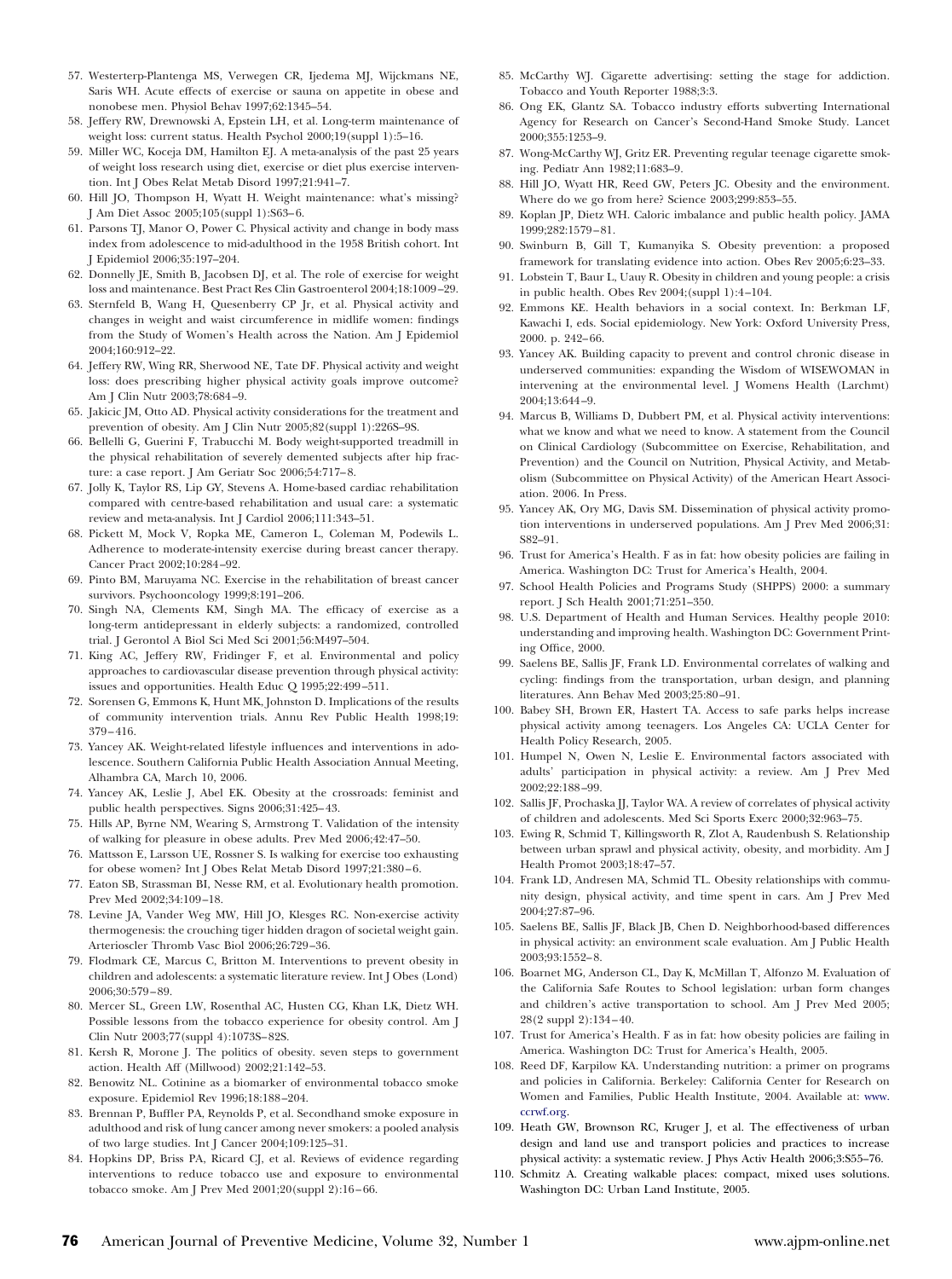- <span id="page-9-0"></span>111. Mello MM, Rimm EB, Studdert DM. The Mclawsuit: the fast-food industry and legal accountability for obesity. Health Aff (Millwood) 2003;22: 207–16.
- 112. Rigby NJ, Kumanyika S, James WP. Confronting the epidemic: the need for global solutions. J Public Health Policy 2004;25(3– 4):3– 4418 –34.
- 113. Public Health Institute. Is physical activity by itself the answer? In: California's obesity crisis. Focus on solutions: what schools can do. Policy brief 4. Oakland CA: Public Health Institute, 2004. Available at: [www.phi.org.](http://www.phi.org)
- 114. Yancey AK, Simon PA, McCarthy WJ, Lightstone AS, Fielding JE. Ethnic and gender differences in overweight self-perception: relationship to sedentariness. Obesity (Silver Spring) 2006;14:980-8.
- 115. Maibach EW. Recreating communities to support active living: a new role for social marketing. Am J Health Promot 2003;18:114 –9.
- 116. California Center for Public Health Advocacy. Dropping the ball: schools fail to meet physical education mandates. Oakland: California Center for Public Health Advocacy, 2006. Available at: http:/[/publichealthadvocacy.](http://publichealthadvocacy.org/droppingtheball.html) [org/droppingtheball.html.](http://publichealthadvocacy.org/droppingtheball.html)
- 117. Backman DR, Carman JS, Aldana SG. Fruits and vegetables and physical activity at the worksite: business leaders and working women speak out on access and environment. Sacramento: California Department of Health Services, 2004.
- 118. Hayasaki E. Schools to end soda sales. L.A. Unified: the soft drinks won't be allowed on campuses starting in 2004. They may be replaced by more healthful beverages. Los Angeles Times, August 28, 2002, p. B-1.
- 119. Matthews K. Clinton unveils healthy schools effort. AP Online, February 13, 2006.
- 120. Institute of Medicine. Progress in preventing childhood obesity: how do we measure up? Washington DC: National Academies of Sciences, September 2006.
- 121. Gebbie KM, Turnock BJ. The public health workforce 2006: new challenges. Health Aff 2006;25:967–78.
- 122. Morland K, Wing S, Diez Roux A, Poole C. Neighborhood characteristics associated with the location of food stores and food service places. Am J Prev Med 2002;22:23–9.
- 123. Block JP, Scribner RA, DeSalvo KB. Fast food, race/ethnicity, and income: a geographic analysis. Am J Prev Med 2004;27:211–7.
- 124. Cummins SCJ, McKay L, MacIntyre S. McDonald's restaurants and neighborhood deprivation in Scotland and England. Am J Prev Med 2005;29:308 –10.
- 125. Morland K, Diez Roux AV, Wing S. Supermarkets, other food stores, and obesity: the Atherosclerosis Risk in Communities Study. Am J Prev Med 2006;30:333–9.
- 126. Algert SJ, Agrawal A, Lewis DS. Disparities in access to fresh produce in low-income neighborhoods in Los Angeles. Am J Prev Med 2006;30: 365–70.
- 127. Novick LF. A framework for public health administration and practice. In: Novick LF, Mays GP, eds. Public health administration: principles for population-based management. Gaithersburg MD: Aspen Publishers, 2001. p. 34– 62.
- 128. Pate RR, Pratt M, Blair SN, et al. Physical activity and public health: a recommendation from the Centers for Disease Control and Prevention and the American College of Sports Medicine. JAMA 1995;273:402–7.
- 129. Yee SL, Williams-Piehota P, Sorensen A, Roussel A, Hersey J, Hamre R. The Nutrition and Physical Activity Program to Prevent Obesity and Other Chronic Diseases: monitoring progress in funded states. Prev Chronic Dis 2006;3:A23.
- 130. Association of Schools of Public Health. Home page, 2005. Available at: [www.asph.org.](http://www.asph.org)
- 131. Sallis JF, Linton L, Kraft MK. The First Active Living Research Conference. Growth of a transdisciplinary field. Am J Prev Med 2005;28(suppl 2):93–5.
- 132. Booth SL, Sallis JF, Ritenbaugh C, et al. Environmental and societal factors affect food choice and physical activity: rationale, influences, and leverage points. Nutr Rev 2001;59:S21–39, discussion S57– 65.
- 133. Gebbie KM, Turnock BJ. The public health workforce 2006: new challenges. Health Aff 2006;25:967–78.
- 134. Salinsky E, Gursky EA. The case for transforming governmental public health. Health Aff 2006;25:1017–28.
- 135. Cawley J. An economic framework for understanding physical activity and eating behaviors. Am J Prev Med 2004;27(suppl 3):117–25.
- 136. Sallis JF, Kraft K, Linton LS. How the environment shapes physical activity: a transdisciplinary research agenda. Am J Prev Med 2002;22:208.
- 137. Kahn EB, Ramsey LT, Brownson RC, et al. The effectiveness of interventions to increase physical activity: a systematic review. Am J Prev Med 2002;22(suppl 4):73–107.
- 138. Booth KM, Pinkston MM, Poston WS. Obesity and the built environment. J Am Diet Assoc 2005;105(suppl 1):S110 –7.
- 139. Estabrooks PA, Lee RE, Gyurcsik NC. Resources for physical activity participation: does availability and accessibility differ by neighborhood socioeconomic status? Ann Behav Med 2003;25:100-4.
- 140. Krizek KJ, Birnbaum AS, Levinson DM. a schematic for focusing on youth in investigations of community design and physical activity. Am J Health Promot 2004;19:33– 8.
- 141. Zimring C, Joseph A, Nicoll GL, Tsepas S. Influences of building design and site design on physical activity: research and intervention opportunities. Am J Prev Med 2005;28(suppl 2):186 –93.
- 142. Lloyd LK, Cook CL, Kohl HW. A pilot study of teachers' acceptance of a classroom-based physical activity curriculum tool: Take 10! TAHPERD Journal 2005;73:8 –11.
- 143. Sallis JF, Conway TL, Prochaska JJ, McKenzie TL, Marshall SJ, Brown M. The association of school environments with youth physical activity. Am J Public Health 2001;91:618 –20.
- 144. Stewart JA, Dennison DA, Kohl HW, Doyle JA. Exercise level and energy expenditure in the Take 10! in-class physical activity program. J Sch Health 2004;74:397– 400.
- 145. Veugelers PJ, Fitzgerald AL. Effectiveness of school programs in preventing childhood obesity: a multilevel comparison. Am J Public Health 2005;95:432–5.
- 146. Datar A, Sturm R. Physical education in elementary school and body mass index: evidence from the Early Childhood Longitudinal Study. Am J Public Health 2004:94:1501-6.
- 147. Metzler MW, Williams S. A classroom-based physical activity and academic content program: more than a pause that refreshes? J Classroom Interaction 2006. In press.
- 148. Gortmaker SL, Peterson K, Wiecha J, et al. Reducing obesity via a school-based interdisciplinary intervention among youth: Planet Health. Arch Pediatr Adolesc Med 1999;153:409 –18.
- 149. Sallis JF, McKenzie TL, Alcaraz JE, Kolody B, Faucette N, Hovell MF. The effects of a 2-year physical education program (SPARK) on physical activity and fitness in elementary school students: sports, play and active recreation for kids. Am J Public Health 1997;87:1328 –34.
- 150. Kerr NA, Yore MM, Ham SA, Dietz WH. Increasing stair use in a worksite through environmental changes. Am J Health Promot 2004;18:312–5.
- 151. Pronk SJ, Pronk NP, Sisco A, Ingalls DS, Ochoa C. Impact of a daily 10-minute strength and flexibility program in a manufacturing plant. Am J Health Promot 1995;9:175-8.
- 152. Elbel R, Aldana S, Bloswick D, Lyon JL. A pilot study evaluating a peer led and professional led physical activity intervention with blue-collar employees. Work 2003;21:199 –210.
- 153. Pohjonen T, Ranta R. Effects of worksite physical exercise intervention on physical fitness, perceived health status, and work ability among home care workers: five-year follow-up. Prev Med 2001;32:465–75.
- 154. Crawford PB, Gosliner W, Strode P, et al. Walking the talk: Fit WIC wellness programs improve self-efficacy in pediatric obesity prevention counseling. Am J Public Health 2004;94:1480 –5.
- 155. Yancey AK, McCarthy WJ, Taylor WC, et al. The Los Angeles Lift Off: a sociocultural environmental change intervention to integrate physical activity into the workplace. Prev Med 2004;38:848 –56.
- 156. Hammond SL, Leonard B, Fridinger F. The Centers for Disease Control and Prevention director's physical activity challenge: an evaluation of a worksite health promotion intervention. Am J Health Promot 2000;15:17– 20, ii.
- 157. Wilcox S, Laken M, Anderson T, et al. The Health-e-AME faith-based physical activity initiative: program description and baseline findings. Health Promot Pract 2006. In press.
- 158. Hooker SP, Seavey W, Weidmer CE, et al. The California Active Aging Community Grant Program: translating science into practice to promote physical activity in older adults. Ann Behav Med 2005;29:155– 65.
- 159. Yanek LR, Becker DM, Moy TF, Gittelsohn J, Koffman DM. Project Joy: faith based cardiovascular health promotion for African American Women. Public Health Rep 2001;116(suppl 1):68 – 81.
- 160. Alcalay R, Bell RA. Promoting nutrition and physical activity through social marketing. current practices and recommendations. Davis: Center for Advanced Studies in Nutrition and Social Marketing, University of California-Davis, 2000.
- 161. Neiger BL, Thackeray R, Merrill RM, Miner KM, Larsen L, Chalkey CM. The impact of social marketing on fruit and vegetable consumption and physical activity among public health employees at the Utah Department of Health. Social Marketing Q 2001;7:10 –28.